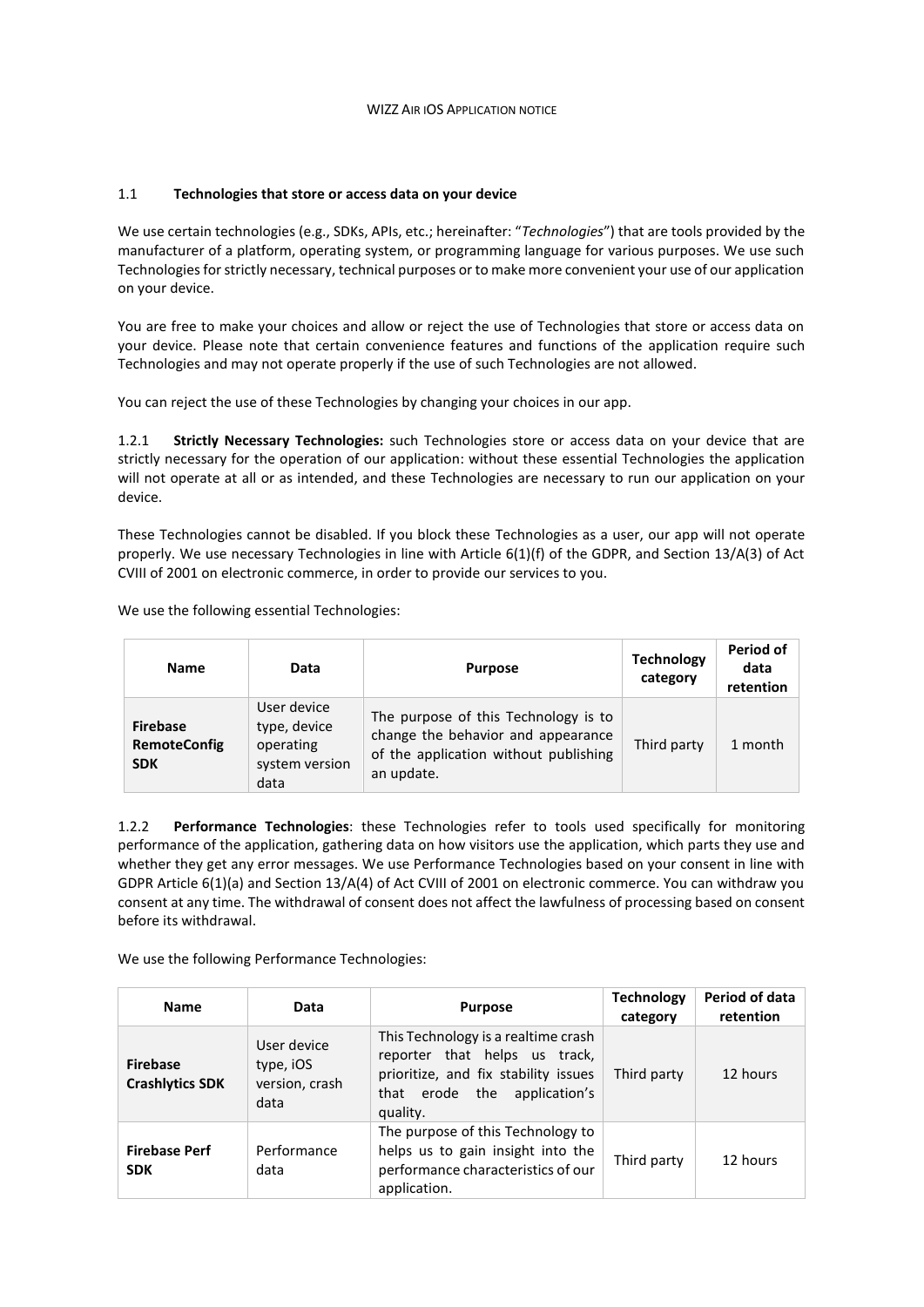| <b>FirebaseAnalytics</b><br><b>SDK</b> | User activity,<br>device type, app<br>version, OS<br>version | The purpose of this Technology is<br>to help us understand how you<br>use our application. | Third party | 1 year |
|----------------------------------------|--------------------------------------------------------------|--------------------------------------------------------------------------------------------|-------------|--------|
| <b>Google Analytics</b><br><b>SDK</b>  | User activity,<br>device type, app<br>version, OS<br>version | The purpose of this Technology is<br>to help us understand how you<br>use our application. | Third party | 1 year |

1.2.3 **Targeting Technologies:** we use Targeting Technologies to gather information about you and from your device to provide you with more personalized experience with our app and display more relevant advertisements to you based on your preferences and to measure application analytics. The legal basis of the data processing is your consent based on GDPR Article 6(1)(a) and Section 13/A(4) of Act CVIII of 2001 on electronic commerce. You can withdraw your consent at any time. The withdrawal of consent does not affect the lawfulness of processing based on consent before its withdrawal.

We use the following Targeting Technologies:

| <b>Name</b>                          | Data                | <b>Purpose</b>                                                                                                        | <b>Technology</b><br>category | Period of<br>data<br>retention |
|--------------------------------------|---------------------|-----------------------------------------------------------------------------------------------------------------------|-------------------------------|--------------------------------|
| <b>GoogleMobileAds</b><br><b>SDK</b> | User<br>preferences | The purpose of this Technology is<br>enable us to<br>show<br>to<br>vou<br>advertisements<br>our<br>in<br>application. | Third party                   | 1 year                         |

1.2.4 **Functional Technologies:** we use these Technologies to allow our application to send you messages, notifications and offer you convenience services. We may use such Functional Technologies based on your consent in line with GDPR Article 6(1)(a) and Section 13/A(4) of Act CVIII of 2001 on electronic commerce.

We use the following Functional Technologies:

| <b>Name</b>                                     | Data                                                                                                                                                     | <b>Purpose</b>                                                                                                                                                                                                        | <b>Technology</b><br>category | Period of<br>data<br>retention |
|-------------------------------------------------|----------------------------------------------------------------------------------------------------------------------------------------------------------|-----------------------------------------------------------------------------------------------------------------------------------------------------------------------------------------------------------------------|-------------------------------|--------------------------------|
| <b>Airship SDK</b>                              | <b>Direct</b><br>engagement<br>(clicks), session,<br>custom events,<br>browser cookies,<br>attributes, tags,<br>named user,<br>registration, opt-<br>out | The purpose of this Technology<br>is to send notifications and<br>gather data from your device.                                                                                                                       | Third party                   | 1 year                         |
| <b>Firebase Messaging</b><br><b>Android SDK</b> | E-mail address,<br>mobile phone<br>number                                                                                                                | This Technology enables us to<br>send you push notifications and<br>messages.                                                                                                                                         | Third party                   | 1 year                         |
| <b>Cartrawler Mobility</b><br><b>SDK</b>        | Country, location<br>data, travel data                                                                                                                   | This Tehnology enables us to<br>offer new ground transportation<br>options to you within our<br>application.                                                                                                          | Third party                   | 1 year                         |
| <b>Regula SDK</b>                               | Pictures, user<br>identification<br>document data                                                                                                        | The purpose of this Technology<br>is to allows us to read various<br>οf<br>identification<br>kinds<br>documents, passports, ID cards,<br>etc. All processing is performed<br>completely offline on<br>vour<br>device. | Third party                   | 1 year                         |